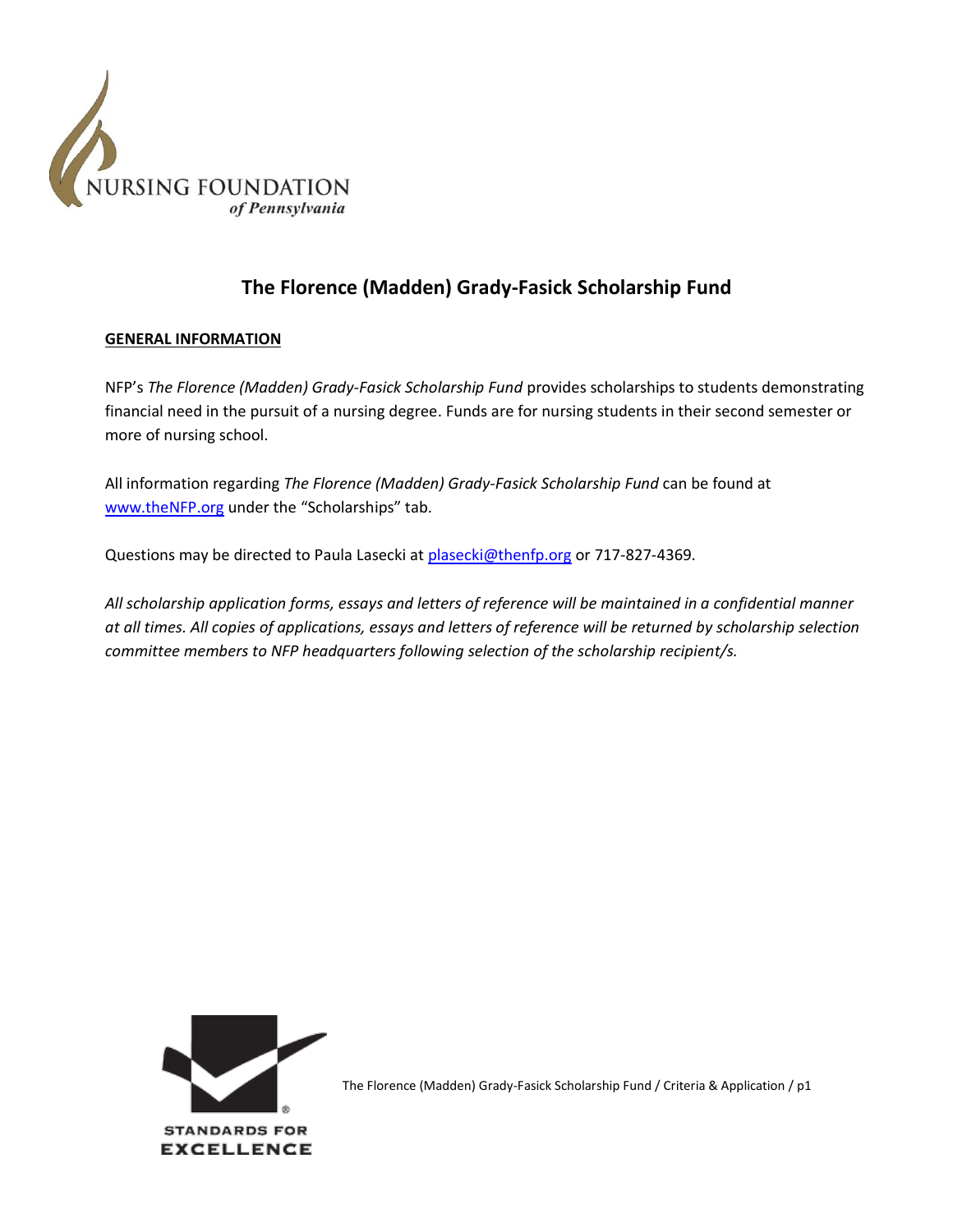

#### **CRITERIA**

- 1. The applicant must attend an accredited program in the Commonwealth of Pennsylvania.
- 2. Funds are for students in their second semester or more of nursing school.
- 3. Students should have a minimum of 3.0 GPA.
- 4. Students are required to demonstrate financial need and commitment to the nursing profession.
- 5. Previous recipients of the Nursing Foundation of Pennsylvania scholarships are not eligible to apply.
- 6. May only apply to one NFP scholarship per calendar year, excluding the Jack Barger scholarship.

#### **HOW TO APPLY**

- 1. Applications must be accompanied by:
	- $\Box$  An official transcript of most recent grades (Fall Semester); Include current course of enrollment
	- $\Box$  Two letters of reference on official letterhead, with at least one being an academic contact (letters should describe the applicant's scholastic abilities, leadership qualities and community service)
	- $\Box$  Completed essays
	- $\Box$  Submit a high-resolution (minimum 300 dpi JPEG) professional headshot for publicity use by PSNA/NFP **(NOTE: selfies or phone camera photos are not acceptable)**
- 2. Application can only be submitted via website
- 3. Application deadline is March 30, 2020

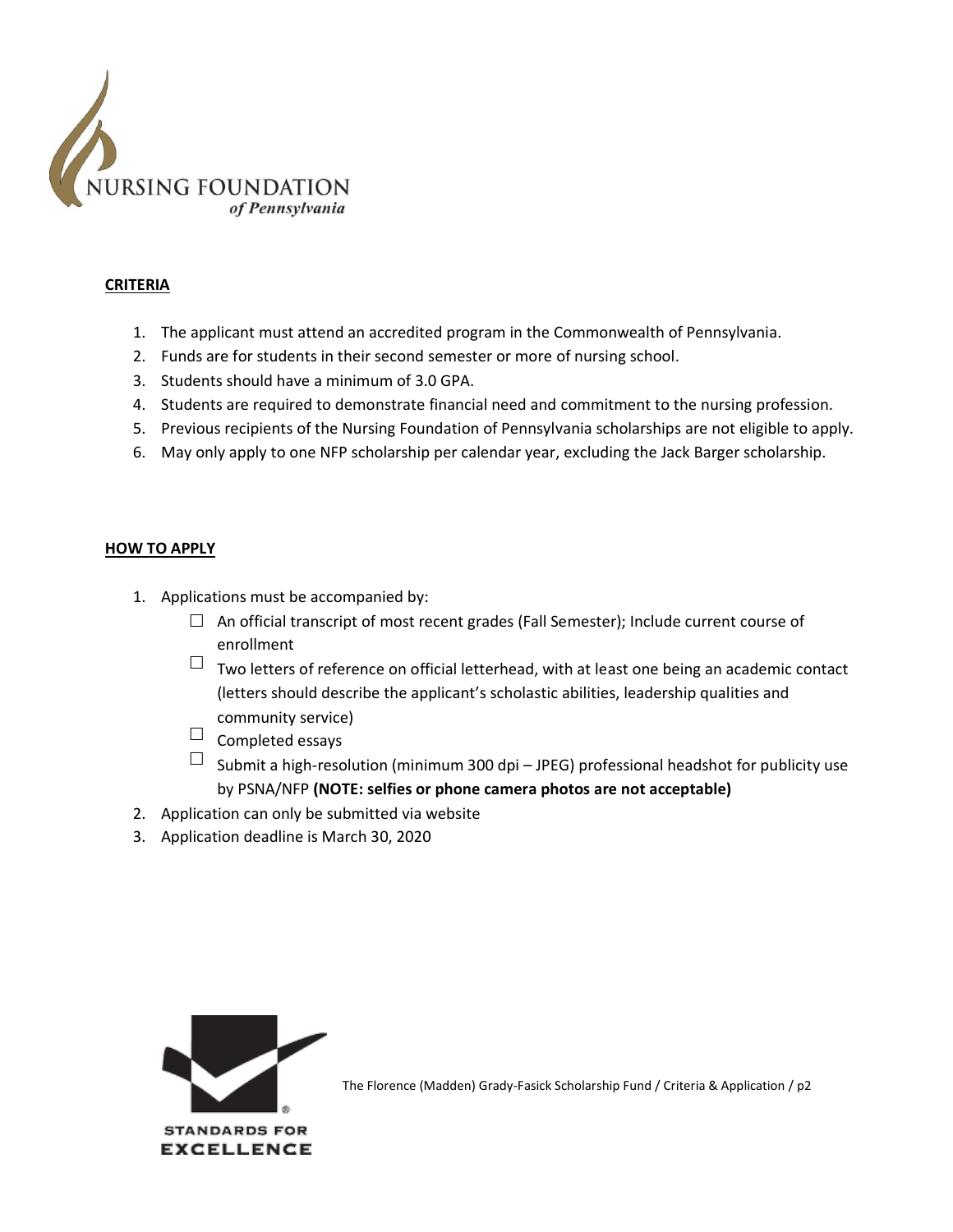

## **POST-AWARD REQUIREMENTS:**

- 1. Within one year, recipients must agree to send a note detailing their academic milestones to NFP's board of trustees (c/o NFP) for NFP promotional purposes.
- 2. Scholarship recipients are asked to "pay their gratitude forward" through one or more of the following means to advance the nursing profession:
	- a. Volunteering service to NFP
	- b. Contributing to the mission of NFP
	- c. Making an unrestricted financial gift to NFP
	- d. Otherwise ensuring the perpetuity of NFP
- 3. Upon graduation, provide NFP with your year of graduation and updated contact information. This will be used by NFP when sending invitations and information.
- 4. On a regular ongoing basis, provide voluntary submission of published articles and other professional works for use in PSNA/NFP publications and publicity.

Application deadline is March 30, 2020.